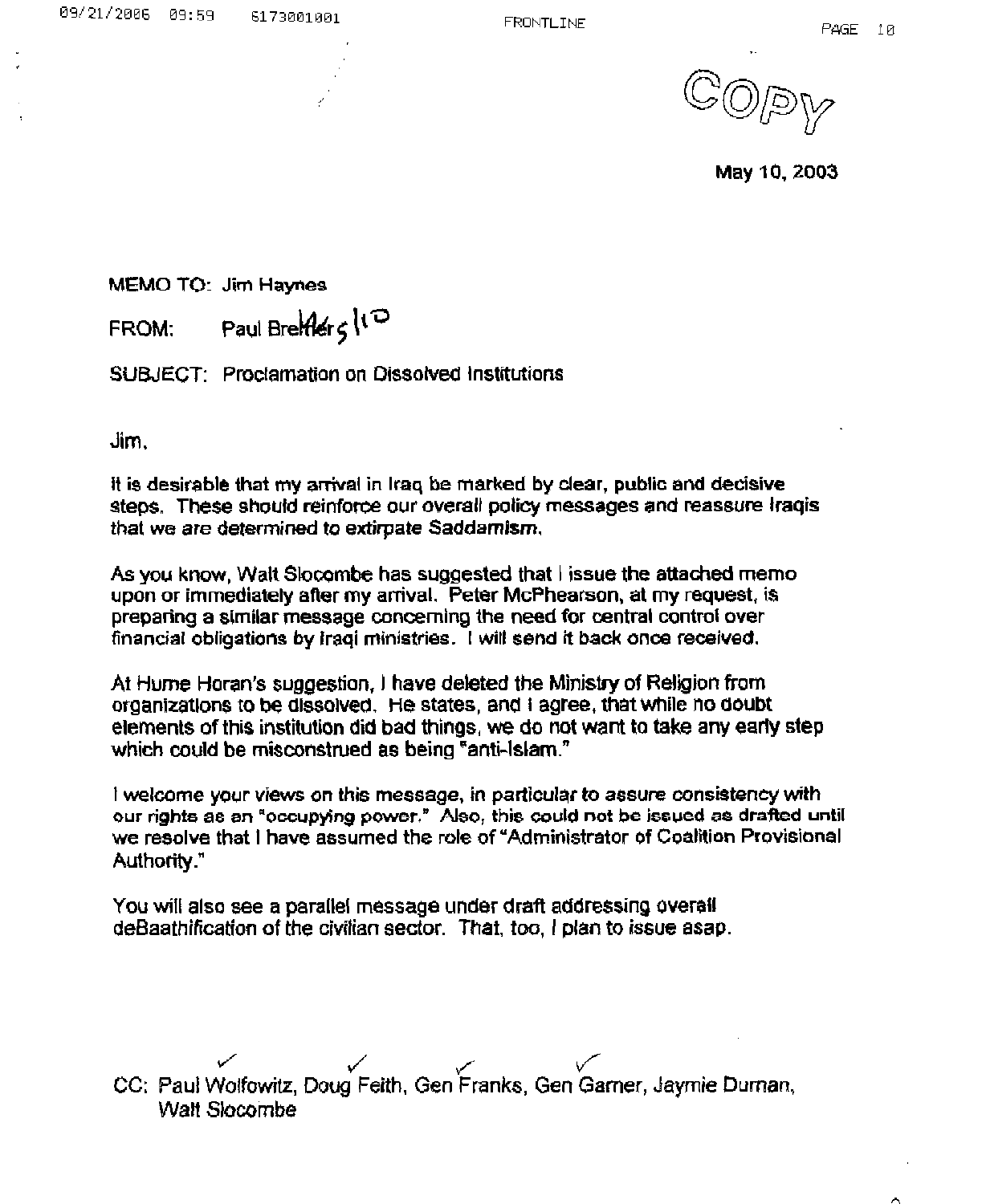## **5/10/20035/10/2003 237 PM**  DRAFT

 $\mathbb{C} \mathbb{O}$ py

**By Order of the Administrator of the Coalition Provisional Authority:** 

The following institutions (the "Dissolved Institutions") are hereby dissolved:

**The Ba'ath Party The Ministry of Defence The Ministry of Military Industrialization The Ministry of Information The Ministry of Interior The Ministry of State for Military Affairs The Iraqi Intelligence Service The National Security Bureau**  The Directorate of General Security (Amn al-Aam) **The Directorate of Military Intelligence (leti KhbaraQ The Special Security Organization** 

**Alt entitles affiliated with or comprising Saddam Hussein's bodyguards To include:** 

**-Muraeiain (Companions)** 

**Himaya a1 Khasa (Special Guard) -Himaya al Khasa (Special Guards)** 

**The following military organizations:** 

**-The Republican Guard** 

**-The Special Republican Guard** 

**-The Organization of Military Industrialization** 

**-The Al Quos Force** 

**Emergency Forces (Quwal al Tawari)** 

**The following paramilitaries:** 

**-Saddarn Fedayeen** 

**-BaYath Party Militia** 

**-Friends of Saddam** 

**-Saddam's Lion Cubs (Ashbal Saddam)** 

Other **Organizations:** 

**-The Presidential Diwan** 

he **Presidential Secretariat** 

**-The Revolutionary Command Council** 

**-The National Assembly** 

**-The Youth Organization** 

**(at-Futuwwah)**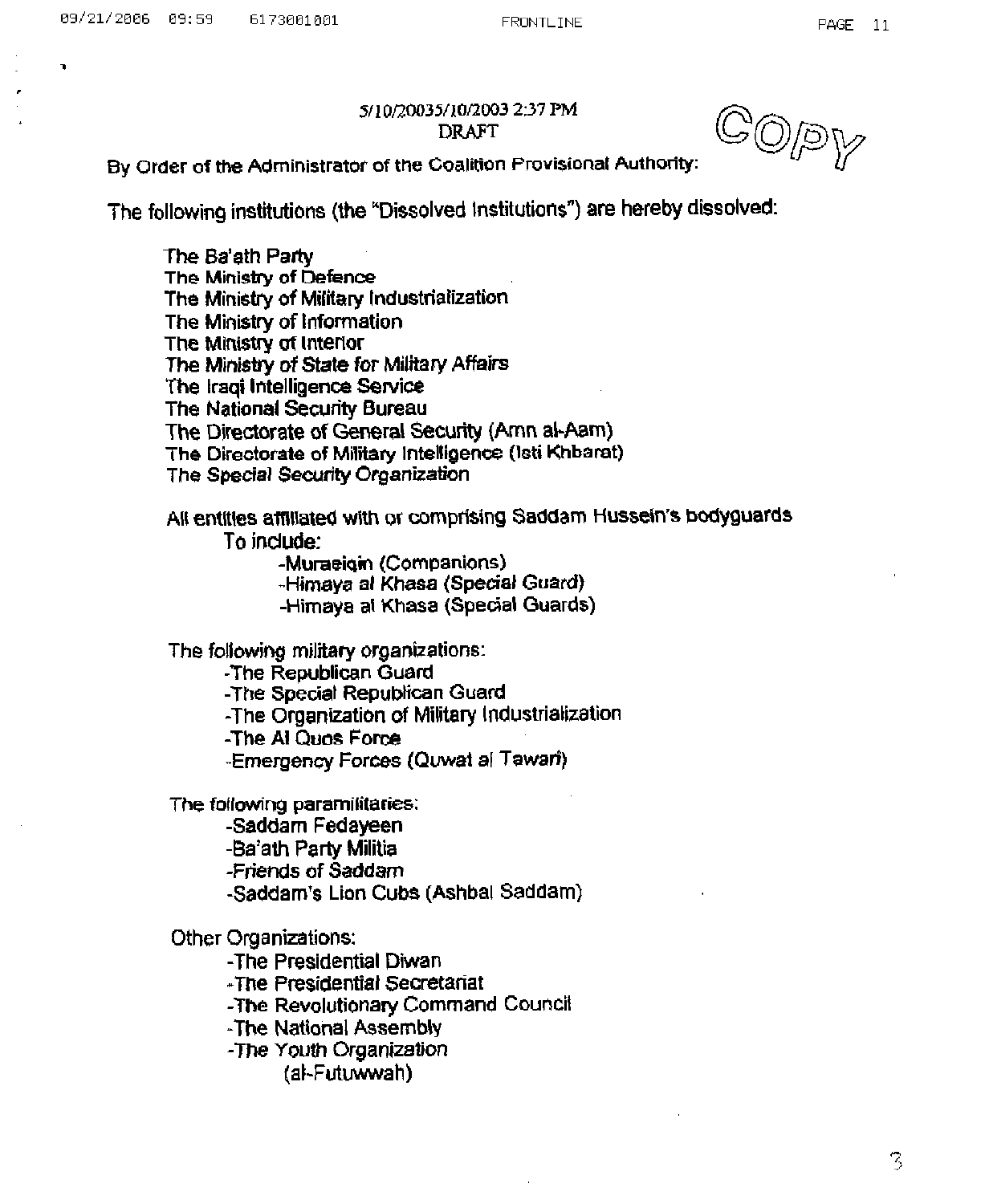

From  $\mathcal{L}_1$ 

And all entities and organizations subordinate to the Dissolved Institutions.

Additional entities and institutions may be **added** to this list in the future.

L

All assets, including records and data in whatever form maintained, wherever located, of the Dissolved Institutions are the property of the Administrator of the Coalition Provisional Authority as Receiver and Trustee. Those assets will be **used** for the benefit of the Iraqi people by me Administrator of **me** Coalition Provisional Authority and transitional interim authorities as **they** from time to time exist, pending the establishment of full representative self-government by Iraqis of Iraq. In appropriate cases such assets **may** be transferred to civilian agencies or privatized.

The Administrator of the Coalition Provisional Authority may delegate his powers and responsibilities as Receiver and Trustee to such person or persons, or entity or entities, as he determines appropriate.

All employees of the Dissolved Institutions are dismissed effective April 16,2003.

All persons employed, in any capacity or in any form, by the Dissolved Institutions remain **subject** to the penalties for acts committed during their tenure as such.

All military or other **ranks** granted to employees and functionaries of the Dissolved Institutions by the former Regime are hereby cancelled.

All obligations of the Dissolved institutions, including those regarding pensions and other compensation for employees or former employees, including those who were in retired status on **April 16,** 2003, **are suspended.** Procedures will **be**  established whereby persons claiming to be the beneficiaries of **such** obligations may apply for lifting the suspension.

Persons in possession of the assets of the Dissolved Institutions shall preserve those assets, promptly inform the Receiver and Trustee, through **the** local Coalition military of civilian authorities, of the assets in their possession, and immediately turn the assets over to the Receiver and Trustee, as directed by the local Coalition authorities.

After the date of this Order, continued possession, or attempts to transfer or to conceal such assets of whatever character, will be subject to **arrest** and punishment.